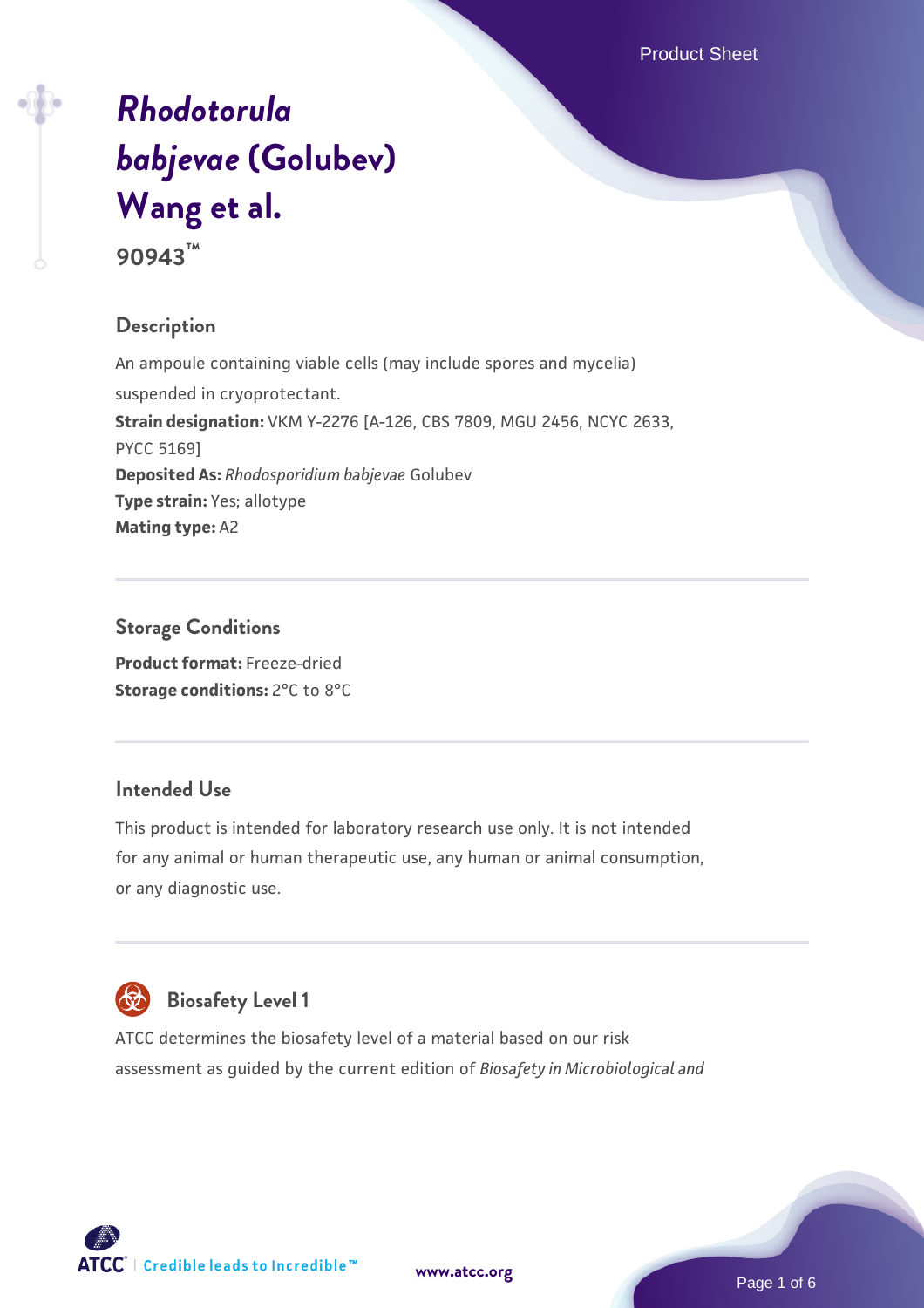*Biomedical Laboratories (BMBL)*, U.S. Department of Health and Human Services. It is your responsibility to understand the hazards associated with the material per your organization's policies and procedures as well as any other applicable regulations as enforced by your local or national agencies.

ATCC highly recommends that appropriate personal protective equipment is always used when handling vials. For cultures that require storage in liquid nitrogen, it is important to note that some vials may leak when submersed in liquid nitrogen and will slowly fill with liquid nitrogen. Upon thawing, the conversion of the liquid nitrogen back to its gas phase may result in the vial exploding or blowing off its cap with dangerous force creating flying debris. Unless necessary, ATCC recommends that these cultures be stored in the vapor phase of liquid nitrogen rather than submersed in liquid nitrogen.

# **Certificate of Analysis**

For batch-specific test results, refer to the applicable certificate of analysis that can be found at www.atcc.org.

#### **Growth Conditions**

**Medium:**  [ATCC Medium 28: Emmons' modification of Sabouraud's agar/broth](https://www.atcc.org/-/media/product-assets/documents/microbial-media-formulations/2/8/atcc-medium-28.pdf?rev=0da0c58cc2a343eeae735016b70809bb) [ATCC Medium 200: YM agar or YM broth](https://www.atcc.org/-/media/product-assets/documents/microbial-media-formulations/2/0/0/atcc-medium-200.pdf?rev=ac40fd74dc13433a809367b0b9da30fc) [ATCC Medium 323: Malt agar medium](https://www.atcc.org/-/media/product-assets/documents/microbial-media-formulations/3/2/3/atcc-medium-323.pdf?rev=58d6457ee20149d7a1c844947569ef92) **Temperature:** 24-26°C **Atmosphere:** Aerobic

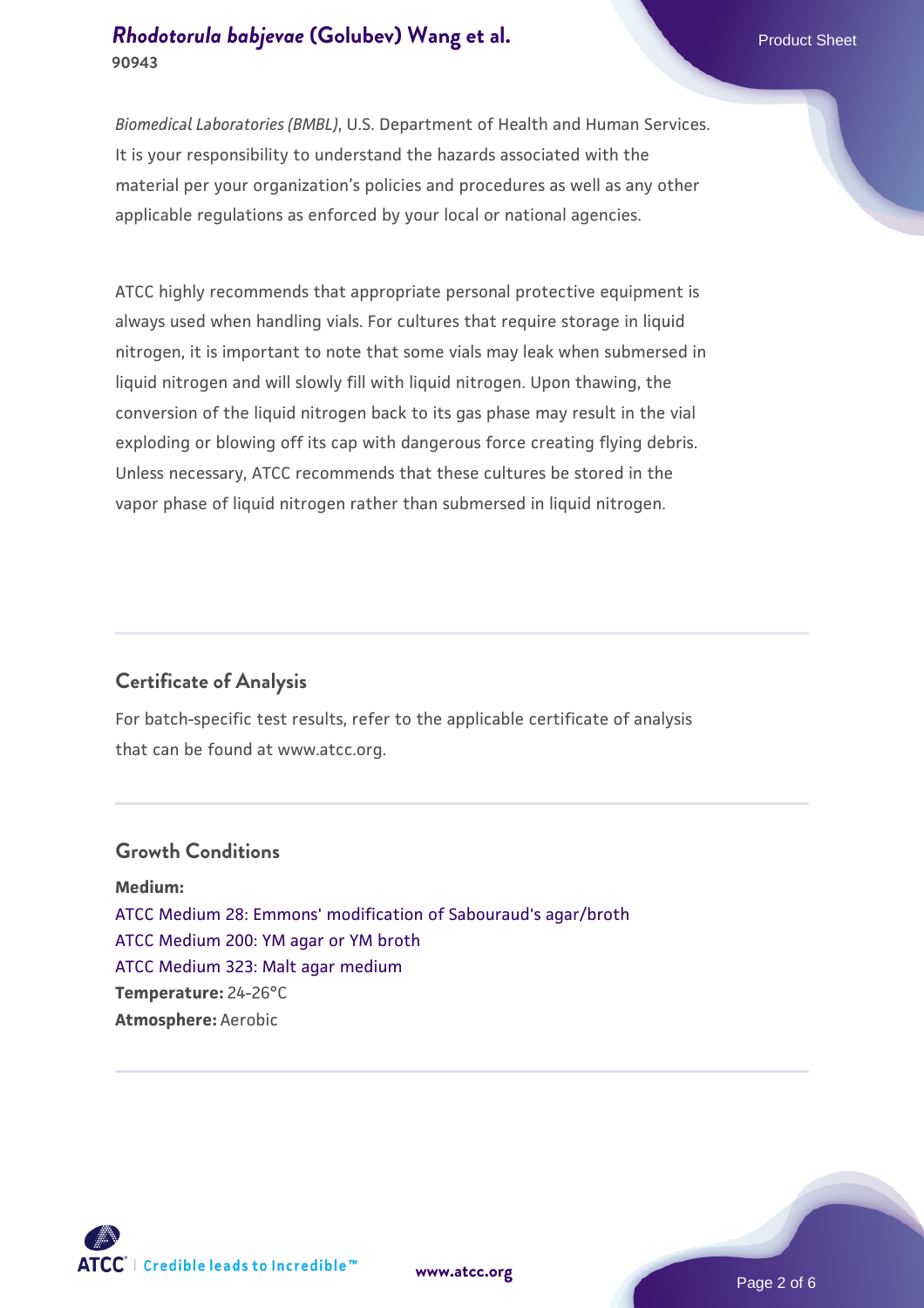**90943**

# **Handling Procedures**

For **freeze-dry (lyophilized)** ampoules:

- 1. Open an ampoule according to enclosed instructions.
- 2. From a single test tube of **sterile distilled water** (5 to 6 mL), withdraw approximately 0.5 to 1.0 mL with a sterile pipette and apply directly to the pellet. Stir to form a suspension.
- 3. Aseptically transfer the suspension back into the test tube of sterile distilled water.
- Let the test tube sit at room temperature (25°C) undisturbed for **at** 4. **least 2 hours**; longer (e.g., overnight) rehydration might increase viability of some fungi.
- Mix the suspension well. Use several drops (or make dilutions if desired) 5. to inoculate recommended solid or liquid medium. Include a control that receives no inoculum.
- 6. Incubate the inoculum at the propagation conditions recommended.
- 7. Inspect for growth of the inoculum/strain regularly. The sign of viability is noticeable typically after 1-2 days of incubation. However, the time necessary for significant growth will vary from strain to strain.

#### **Notes**

Additional information on this culture is available on the ATCC® web site at www.atcc.org.

# **Material Citation**

If use of this material results in a scientific publication, please cite the material in the following manner: *Rhodotorula babjevae* (Golubev) Wang et al. (ATCC 90943)

#### **References**



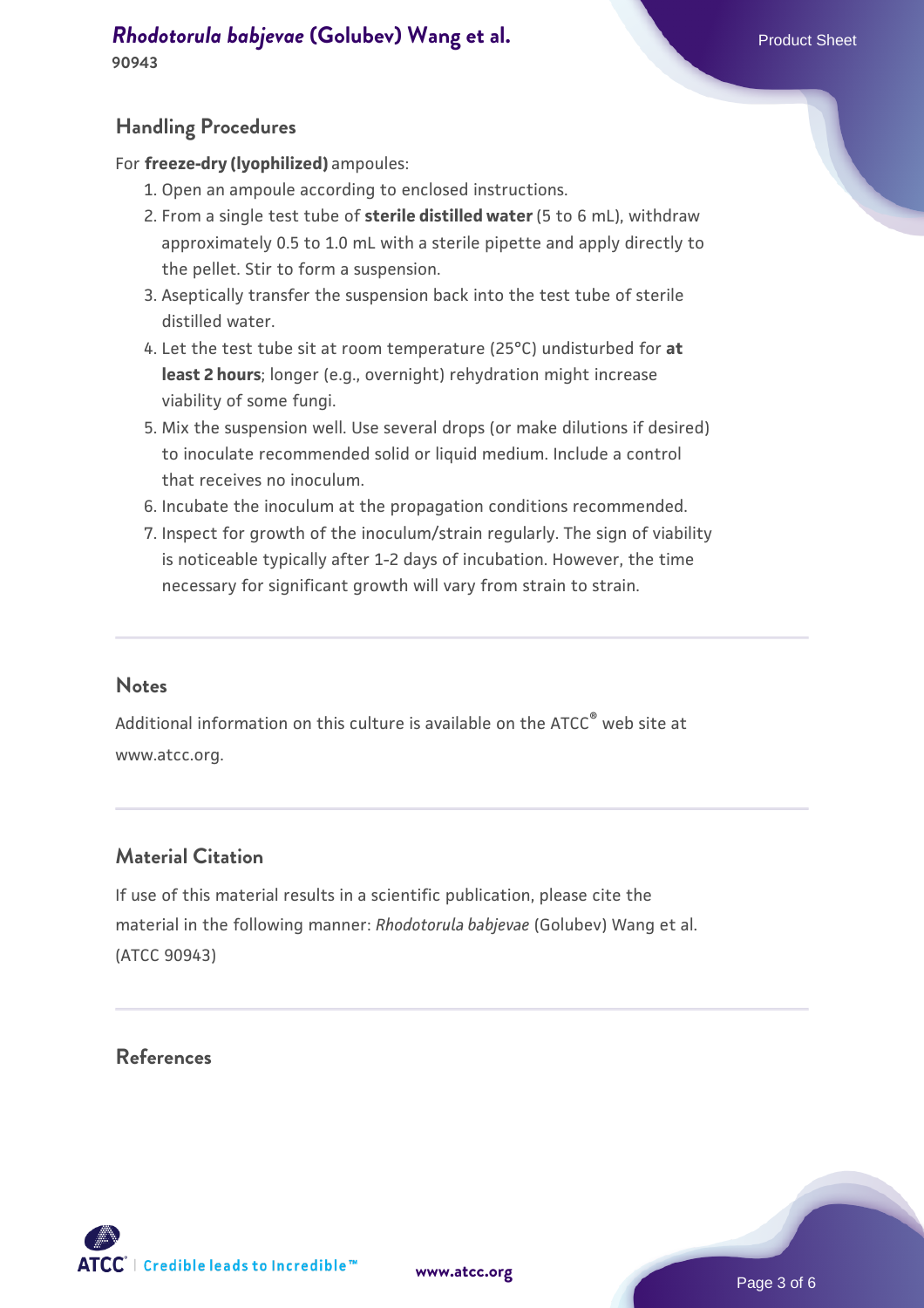References and other information relating to this material are available at www.atcc.org.

#### **Warranty**

The product is provided 'AS IS' and the viability of ATCC® products is warranted for 30 days from the date of shipment, provided that the customer has stored and handled the product according to the information included on the product information sheet, website, and Certificate of Analysis. For living cultures, ATCC lists the media formulation and reagents that have been found to be effective for the product. While other unspecified media and reagents may also produce satisfactory results, a change in the ATCC and/or depositor-recommended protocols may affect the recovery, growth, and/or function of the product. If an alternative medium formulation or reagent is used, the ATCC warranty for viability is no longer valid. Except as expressly set forth herein, no other warranties of any kind are provided, express or implied, including, but not limited to, any implied warranties of merchantability, fitness for a particular purpose, manufacture according to cGMP standards, typicality, safety, accuracy, and/or noninfringement.

#### **Disclaimers**

This product is intended for laboratory research use only. It is not intended for any animal or human therapeutic use, any human or animal consumption, or any diagnostic use. Any proposed commercial use is prohibited without a license from ATCC.

While ATCC uses reasonable efforts to include accurate and up-to-date information on this product sheet, ATCC makes no warranties or representations as to its accuracy. Citations from scientific literature and patents are provided for informational purposes only. ATCC does not warrant

**[www.atcc.org](http://www.atcc.org)**



Page 4 of 6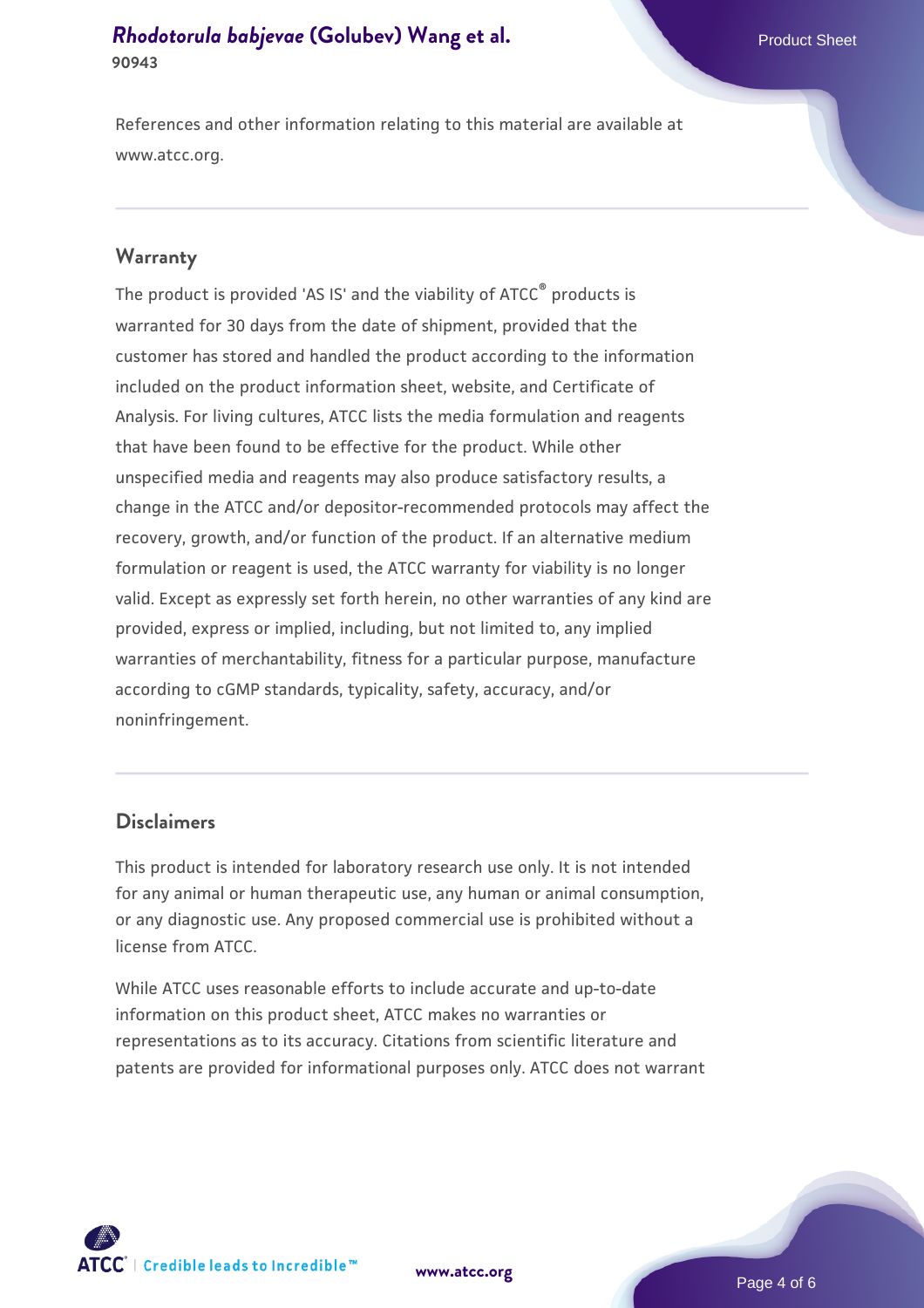that such information has been confirmed to be accurate or complete and the customer bears the sole responsibility of confirming the accuracy and completeness of any such information.

This product is sent on the condition that the customer is responsible for and assumes all risk and responsibility in connection with the receipt, handling, storage, disposal, and use of the ATCC product including without limitation taking all appropriate safety and handling precautions to minimize health or environmental risk. As a condition of receiving the material, the customer agrees that any activity undertaken with the ATCC product and any progeny or modifications will be conducted in compliance with all applicable laws, regulations, and guidelines. This product is provided 'AS IS' with no representations or warranties whatsoever except as expressly set forth herein and in no event shall ATCC, its parents, subsidiaries, directors, officers, agents, employees, assigns, successors, and affiliates be liable for indirect, special, incidental, or consequential damages of any kind in connection with or arising out of the customer's use of the product. While reasonable effort is made to ensure authenticity and reliability of materials on deposit, ATCC is not liable for damages arising from the misidentification or misrepresentation of such materials.

Please see the material transfer agreement (MTA) for further details regarding the use of this product. The MTA is available at www.atcc.org.

#### **Copyright and Trademark Information**

© ATCC 2021. All rights reserved. ATCC is a registered trademark of the American Type Culture Collection.

### **Revision**

This information on this document was last updated on 2021-05-19

### **Contact Information**



**[www.atcc.org](http://www.atcc.org)**